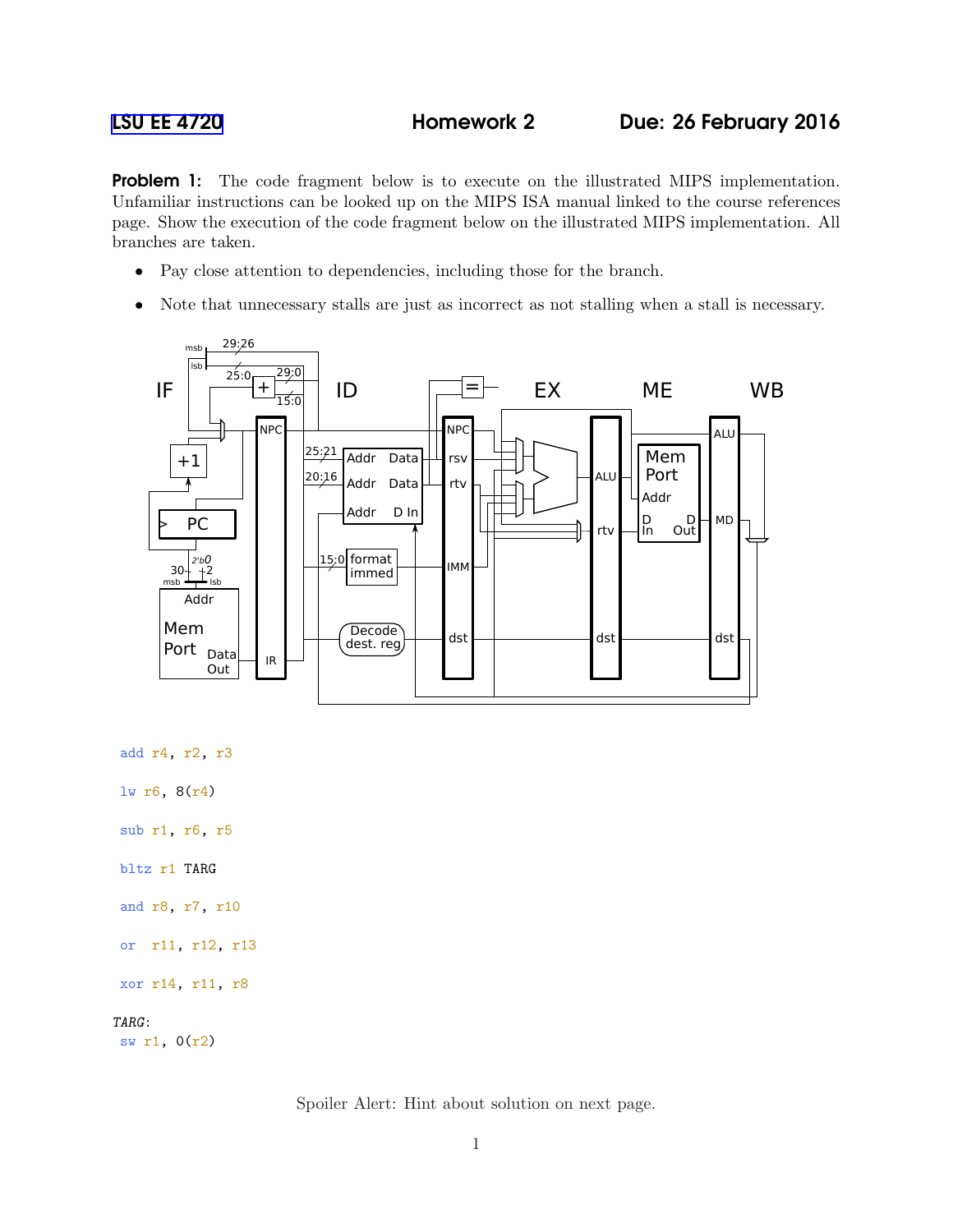**Problem 2:** The implementation below (which is the same as the implementation for the previous problem) lacks hardware needed for the bltz instruction. In this problem design such hardware as described in the parts below. *Note: An Inkscape SVG version of the implementation can be found at* <http://www.ece.lsu.edu/ee4720/2016/mpipei3.svg>*.*



(*a*) Add the hardware needed to detect when a bltz is taken. The hardware should have an output labeled TAKEN, which should be set to logic 1 if there is a taken bltz in ID. Include control logic, including the logic for detecting bltz.

(*b*) The solution to the previous problem (not the previous part to this problem) should have included a stall due to the branch instruction. Add a bypass path to the hardware designed above so that the branch from the previous problem can execute without stalling.

(*c*) Design control logic for the bypass path.